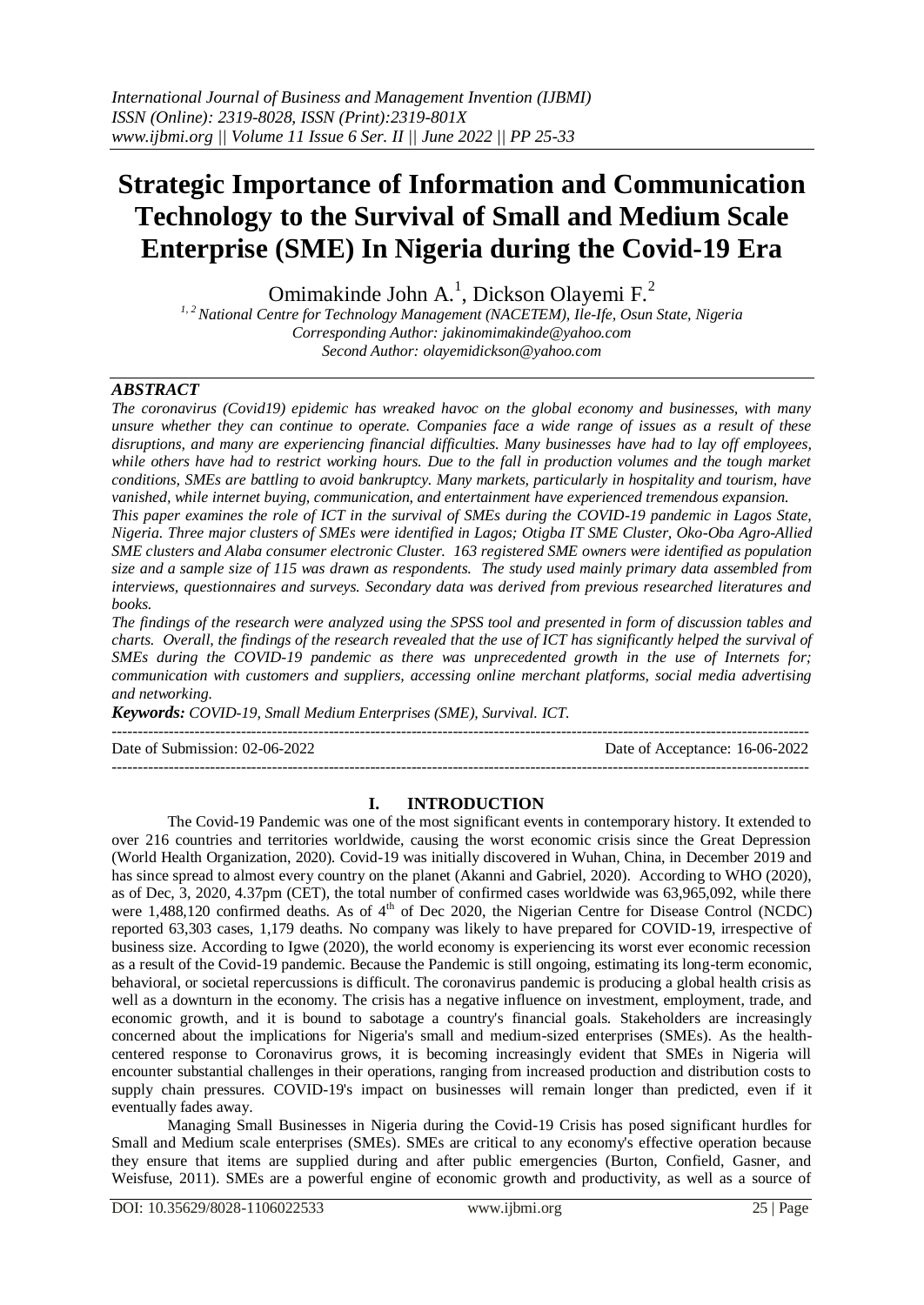empowerment and wealth distribution. SMEs are viewed as the most attractive components of the economy in many emerging markets. With 43.98 million internet users, Nigeria is the fastest growing communications market or country in Africa, according to Ayo et al, (2011). This equates to 29.5 percent of Nigeria's total population. This number is projected to rise as communications firms expand and ISPs (Internet Service Providers) packages become more affordable.

SMEs must do more than just have an online presence to be successful. It's no longer enough to have a cellphone, a website, or an email address. These technologies must enable the small business owner to connect with customers in a smart and cost-effective manner. While some SME owners still prefer traditional methods of doing business, such as face-to-face interaction, it is undeniable that this was not possible during the Covid 19 pandemic era, when Nigeria was under total lockdown at one point and for a long time, and the public was discouraged from physical contact by the NCDC. ICT adoption is critical for SMEs since it has emerged as a key catalyst and enabler of organizational change (Hazbo et al, 2008).

Information and communication technology (ICT) has become critical to the survival, expansion, and development of small and medium businesses around the world, including in Nigeria. In today's society, ICT skills are required for involvement and engagement. Telecommunications advancements have had a significant impact on ICT applications and usage.

ICT may thus play a critical role in assisting SMEs in developing new business prospects and combating competitive challenges. Appropriate ICT can assist SMEs in reducing costs by improving internal processes, improving their product through faster communication with clients, and better promoting and distributing their products via an online presence.

ICT is a fundamental ingredient for globalization. It is against this backdrop that the study seeks to investigate the role of ICT on the survival of SME operators in Nigeria during the COVID 19 era.

#### **1.1 Situation of COVID-19 Pandemic in Nigeria.**

On February 27, 2020, the first confirmed case in Nigeria was disclosed when an Italian citizen in Lagos tested positive for the virus. On March 9, 2020, a Nigerian citizen who had contact with the Italian citizen was diagnosed with the virus in Ewekoro, Ogun State. Since then, the number of cases in Nigeria has increased, with Lagos originally serving as the epicenter of the pandemic. Borders have been closed, lockdowns have been implemented, interstate movement has been prohibited, and non-essential workplaces, clubs, and businesses have been closed. Low economic activity, particularly in the oil and gas industry, trade and manufacturing, as well as services, has had a substantial impact on government revenue, prompting the Federal Government to reduce the budget for 2020 by more than N71 billion. COVID-19 has unquestionably effected on every part of our life.

| S/N |                    |                        |
|-----|--------------------|------------------------|
|     | <b>STATE</b>       | <b>Number of Cases</b> |
|     | 1 Lagos            | 23,545                 |
|     | $2$ FCT            | 6,991                  |
|     | 3 Plateau          | 3.904                  |
|     | $4$ Ovo            | 3.730                  |
|     | 5 Kaduna           | 3,245                  |
|     | 6 Rivers           | 3,006                  |
|     | 7 Edo              | 2.705                  |
|     | 8 Ogun             | 2,237                  |
|     | 9 Delta            | 1.824                  |
|     | 10 <sub>Kano</sub> | 1,799                  |
|     | 11lOndo            | 1,728                  |
|     | 12 Enugu           | 1,332                  |
|     | 13 Kwara           | 1,110                  |
|     | 14 Ebonyi          | 1,055                  |
|     | 15 Katsina         | 1,030                  |
|     | 16 Osun            | 947                    |
|     | 17 Gombe           | 938                    |
|     | 18 Abia            | 926                    |
|     | 19 Bauchi          | 778                    |
|     | 20 Borno           | 745                    |
|     | 21llmo             | 681                    |
|     | 22 Nasarawa        | 507                    |
|     | 23 Benue           | 496                    |
|     | 24 Bayelsa         | 456                    |
|     | 25 Ekiti           | 377                    |
|     | 26 Akwa Ibom       | 340                    |
|     | 27 Jigawa          | 331                    |
|     | 28 Niger           | 298                    |
|     | 29 Anambra         | 285                    |
|     | 30 Adamawa         | 261                    |
|     | 31Sokoto           | 166                    |
|     | 32 Taraba          | 163                    |
|     | 33Yobe             | 100                    |
|     | 34 Kebbi           | 93                     |
|     | 35 Cross River     | 90                     |
|     | 36 Zamfara         | 79                     |
|     | 37 Kogi            | 5                      |
|     | <b>TOTAL</b>       | 68303                  |

**FIGURE 1:** COVID-19 Situation in Nigeria as at 3<sup>rd</sup> of December 2020.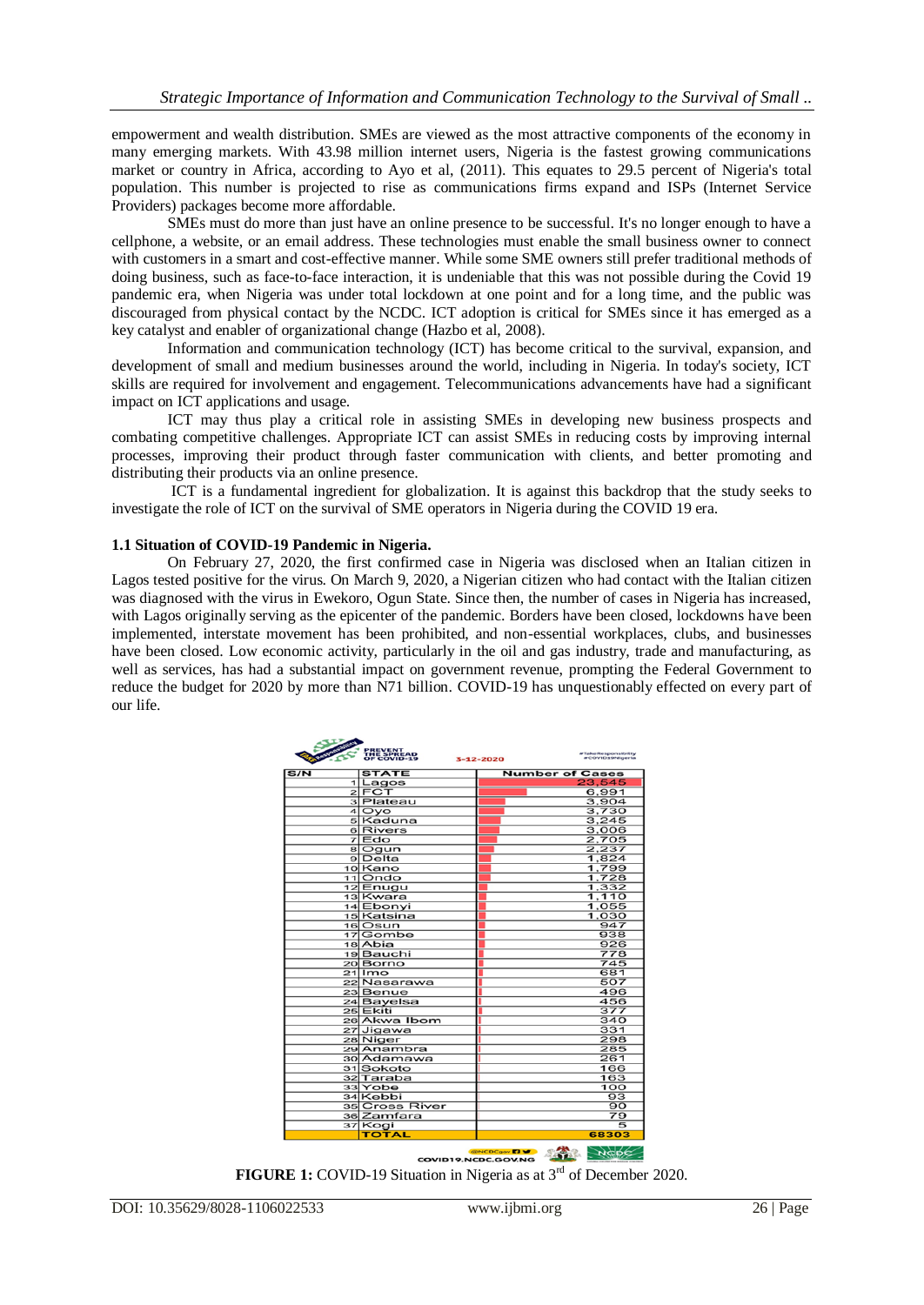## **1.2 Covid -19: Spill over to the Nigerian Economy**

The COVID-19 epidemic spilled over into Nigeria in five major ways, according to KPMG (2020). One, the COVID-19 epidemic impacted borrowers' ability to service their loans, resulting in non-performing loans (NPLs), which lowered bank profitability and subsequently jeopardized the viability and stability of institutions. As a result, banks were hesitant to issue new loans to borrowers as more and more borrowers struggled to repay the debts they had received during the COVID-19 pandemic. Two, there were oil demand shocks, which resulted in a precipitous drop in oil prices.

The most noticeable and immediate consequence was a decline in crude oil prices, which fell from about \$60 per barrel to as low as \$30 per barrel in March. People stopped traveling during the pandemic, which resulted in a continuous drop in demand for aviation and automotive fuel, affecting Nigeria's net oil earnings and, subsequently, its foreign reserve.

Three, there were supply disruptions in the globalized economy, as many importers, particularly in China, closed their facilities and closed their borders. Nigeria was badly impacted because it is an importdependent economy, and as a result, critical supplies such as medicinal supplies, spare parts, and finished items from China were in short supply. Finally, the national budget was impacted. The budget was created with an oil price of \$57 per barrel in mind. The budget became obsolete as oil prices fell to \$30 per barrel during the pandemic, and a new budget had to be created, which had to be re-priced with the drop in oil prices.

Finally, the Nigerian stock market was impacted by the COVID-19 pandemic. When investors withdrew their money from so-called safe havens like US Treasury bonds, major stock market indices plummeted. From January 2nd through April 16th, 2020, Adenomon and Maijamaa (2020) investigated the influence of COVID-19 on the Nigerian stock exchange, the results demonstrated a decline in stock returns and excessive volatility in stock returns. On January 28, 2020, just three weeks after the first incidence of coronavirus was identified and published in Nigeria, stock market investors lost about NGN2.3 trillion (US\$5.9 billion).

## **1.3 COVID-19 and SMEs in Nigeria**

#### **1.3.1 Nigeria SME Overview**

The definition of a small business varies by country, although it is frequently based on employment, assets, or a mix of the two. According to Onugu (2002), SMEs have been characterized based on a variety of parameters, including the value of assets employed and the consumption of energy. National Council of Industries refers to SMEs as business enterprises whose total costs, excluding land, are not more than two hundred million naira ₦200millon (€912,813,22; Onugu, (2002). However, the Small and Medium Sized Development Agency of Nigeria (SMEDAN) defines SMEs based on the following criteria: a micro enterprise as a business with less than 10 people with an annual turnover of less than  $\text{H5},000,000.00$  ( $\in$  22,896,35); a small enterprise as a business with 10-49 people with an annual turnover of  $\text{H}_5$  to  $\text{H}_4$ 9,000.000.00(€228,469,28); and a medium enterprise as a business with 50-199 people with an annual turnover of ₦50 to ₦499,000.000.00(€228,469,28)

#### **1.3.2 Role and Importance of SME in Nigeria**

Small and Medium Enterprises (SMEs) have been the engine of global economic development and growth, and SMEs, in particular, have made significant contributions to economic progress in developing nations, including Nigeria. SME's (Small and Medium Enterprises) are celebrated in almost every country and state. SMEs have been rightly referred to as the engine of growth and catalysts for socioeconomic transformation of any country due to their vital involvement in the development and growth of diverse economies (Basil, eta al 2005). As a result, Bryujolfsson and Hitt (2010) concur that SMEs not only help to raise people's living standards, but also help to create significant local capital and reach high levels of productivity and capacity.

According to Staley and Morse, (1965) small scale industries make the following contributions:

**Economic Efficiency:** Small-scale industries allow idle resources such as labor, capital, and raw materials to be tapped.

i. Improving the Industrial System's Efficiency: Small-scale industries have a lower capital or labor ration, which means they are more labor-intensive, which helps to utilize idle hands and resources that would otherwise be idle.

ii. Entrepreneurial and managerial development: Small-scale industries serve as hatcheries for aspiring entrepreneurs and managers.

iii. Human and Material Capital Formation: Small-scale industries contribute significantly to the production of wealth and the development of personnel in the economy.

iv. Capital Savings: They assist in the accumulation of investible funds in the form of savings. Iv. Employment: In any economy, small-scale industries employ a significant portion of the working population.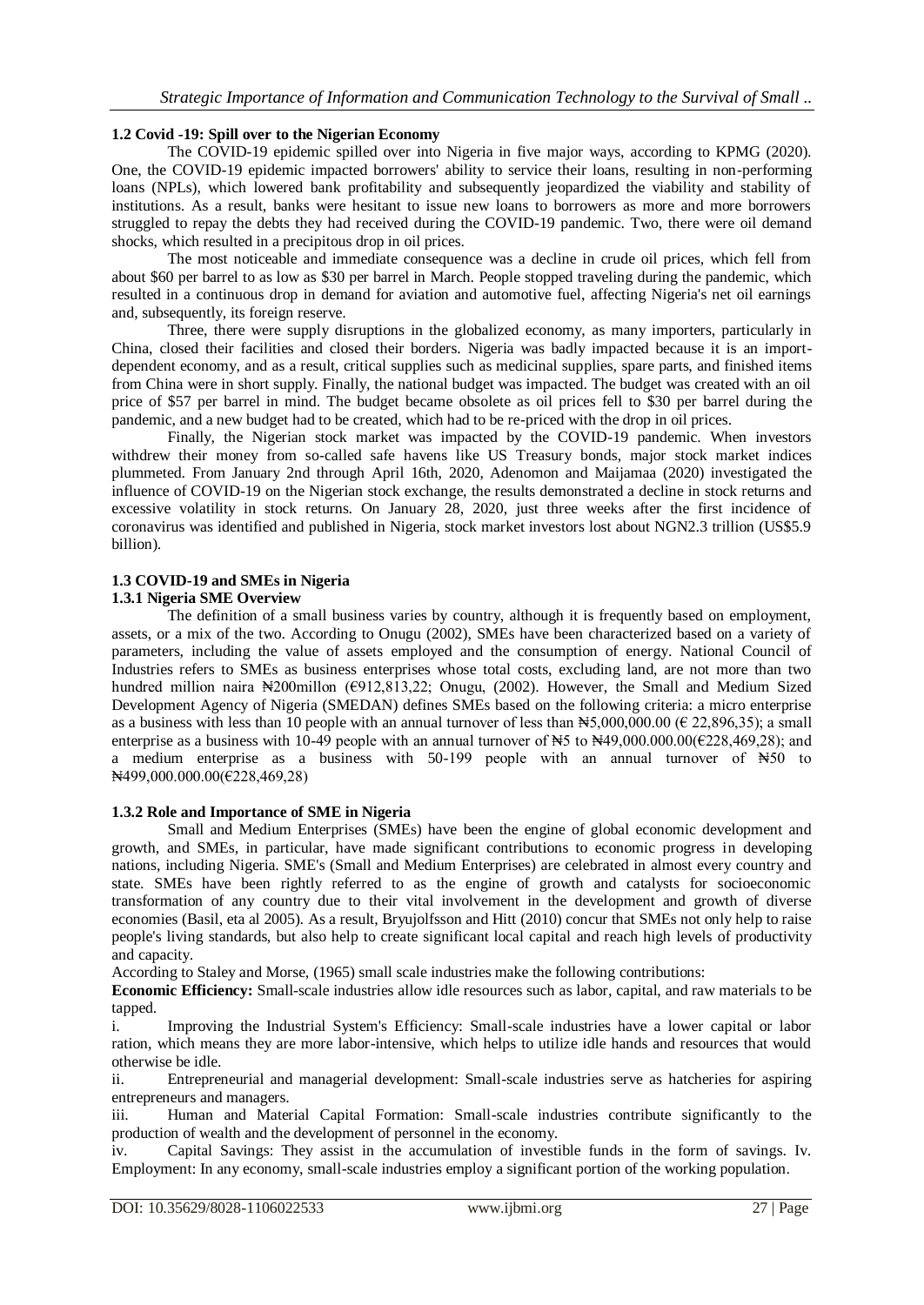v. Geographical Distribution of Development: Many small-scale industries are dispersed around the country due to their nature. As a result, they contribute to rural development.

**Socio-Political Development:** Small scale industries contribute to increase the standard of living of the people and to stop rural-urban migration, which could otherwise endanger political stability, by providing work opportunities for the great majority of the population.

i. Labor-Social Relations: As previously said, small-scale industries serve as a training ground for young managers to hone their management skills. This is also true in labor relations; they create opportunities for people to form social bonds.

ii. National Enterprise: Some small-scale businesses make a significant contribution to a country's endeavor to achieve self-sufficiency. Some of the little businesses eventually reach to the top of the economic food chain. This job is extremely important for a country's economic and political stability.

Small-scale businesses play a critical part in the economy by offering products and services that people want, while also attempting to earn a profit by balancing income and costs. As a result, a vibrant, developing economy will emerge, fueled by abundant productive and natural resources as well as educated private-sector executives. More crucially, they should be able to expand in order to meet future demand for goods and services that produce profit for them, which will be reflected in the nation's Gross National Product (GNP) in terms of the entire monetary worth of the country's business operations. Apart from offering job prospects, small businesses provide a simple path to self-employment because one can start a business with as little as \$100,000 ( $\epsilon$ 458.07), if not less. One of the best strategies to conserve our declining foreign exchange profits, which may be invested in profit-generating projects, is to use locally accessible resources. Small-scale company has made a significant contribution to the growth of regional economic activities in the nation of regional groupings. It is common knowledge that a fair size of product created by Nigerian entrepreneurs may be found and sold in certain West African and African countries. As a result, it is considered that if these corporate companies play these duties, they will assist in reducing urban problems and combating racial and sex prejudice in society.

#### **II. Methodology**

Survey design was adopted for this study. Data were collected through primary and secondary sources. The questionnaire method was used for easy collection of data for the purpose of this study a descriptive approach is adopted. The population in the study is referred to as the total number of objects that the researcher examines.

This study was carried out in Lagos State of Nigeria, specifically among the registered SME situated at three major clusters in Lagos metropolitan. The 3 different categories are – Consumer technology SMEs at Otigba, Computer village Cluster, Agro-Allied SMEs at Oko-Oba Cluster and Consumer Electronics SME at Alaba International market Cluster. These major clusters in the state have been selected primarily because they have concentration of SME owners and this would assist the researcher in capturing the SMEs.

The questionnaire allocation/distribution to the three (3) identified clusters are as shown below; Oko-Oba Agro-allied SME = 15 out of 20 Identified registered SME owners. Otigba ICT, Computer Village SME Cluster = 46 out of 68 Identified registered SME owners. Alaba international Consumer Electronic SME cluster = 54 out of 75 Identified registered SME owners). Making a TOTAL of 115 questionnaires administered. Data obtained through the questionnaire will be presented and analysed. The simple percentage method was used to analyse the entire variable. Where respondents were presented with multiple choice questions, frequency and percentage were based on counts.

#### **III. RESULT AND DISCUSSIONS TABLE.1 Distribution and Collection of Questionnaires.**

| Options                      | Oko-Oba Cluster | Otigba Cluster Alaba Cluster TOTAL Percentage (%) |    |     |       |
|------------------------------|-----------------|---------------------------------------------------|----|-----|-------|
| <b>Number Distributed</b>    |                 | 46                                                | 54 | 115 | 100   |
| <b>Numbers Returned</b>      |                 | 46                                                | 53 | 113 | 98.26 |
| <b>Numbers Not collected</b> |                 |                                                   |    |     | 1.74  |

*Source***:** Field Survey 2020

In table 1 above, 115 copies of questionnaire were distributed, 113 were returned, while just 2 were not returned and were declared invalid for the study. Thus a 98.26%% of return was recorded.

| <b>TABLE 2 Personal Information of Respondents</b> |                 |                  |                    |  |  |  |
|----------------------------------------------------|-----------------|------------------|--------------------|--|--|--|
| <b>Items</b>                                       | <b>Options</b>  | <b>Frequency</b> | Percentage $(\% )$ |  |  |  |
| Gender                                             | Male            | 109              | 96.46              |  |  |  |
|                                                    | <b>Female</b>   |                  | 3.54               |  |  |  |
| Age                                                | $20 - 29$ years | 28               | 24.78              |  |  |  |
|                                                    | $30 - 39$ years | 45               | 39.82              |  |  |  |
|                                                    | $40 - 49$ years | 30               | 26.55              |  |  |  |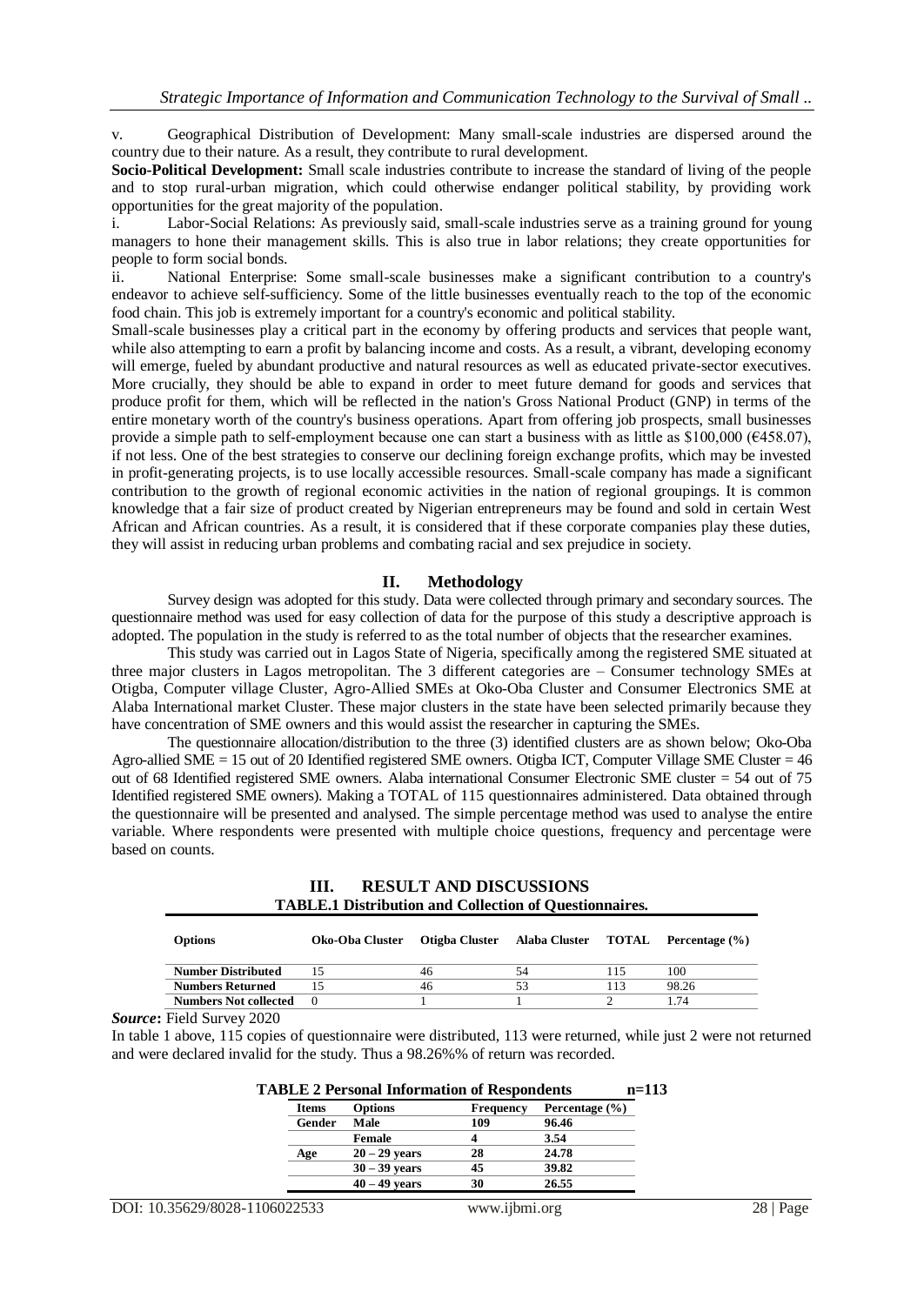*Source: Field Survey 2020.*

**50 years and above 10 8.85**

In Table 2 above, 24.78% of respondents are in the age bracket 20-29 years. 39.82% are age bracket 30-39



years, 26.55% are in the age bracket 40-49 years while 8.85% are 50 years and above. Respondent's gender is largely skewed in favour of male.

| <b>Educational Qualification</b>   | <b>Frequency</b> | Percentage (%) |
|------------------------------------|------------------|----------------|
| <b>Primary School</b>              |                  |                |
| Secondary (O'level)                |                  | 9.73           |
| Tertiary (OND, HND, BSc, Msc, PhD) | 102              | 90.27          |

# **TABLE 3 Educational Background of Respondents. n=113**

*Source: Survey 2020.*

Table 3, shows the educational qualification of the respondents. It also shows that no respondent (0%) Stopped at primary school certificate, 9.73% have Secondary School certificate and 90.27% have Tertiary Education.

**Figure 3:** The respondents' educational background is a clear indicative that respondents have the required education to understand ICT and to use ICT tools.

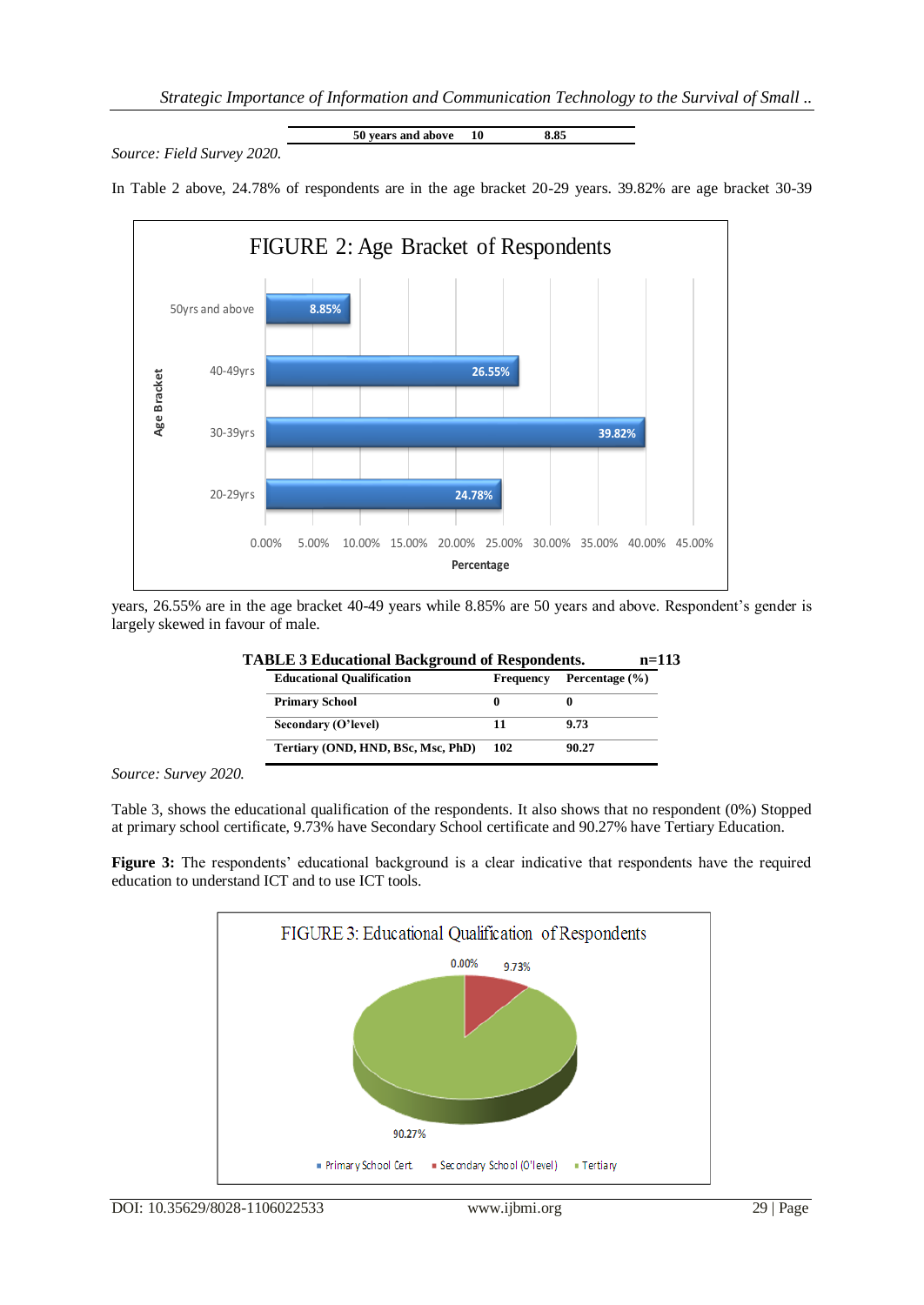| TABEL 4 Most Significant Problems of SMEs during COVID-19 Crisis<br>$n=113$ |                            |                    |  |  |
|-----------------------------------------------------------------------------|----------------------------|--------------------|--|--|
| <b>Problems</b>                                                             | <b>Frequency (Counts)*</b> | Percentage $(\% )$ |  |  |
| $(1)$ . Rent                                                                | 11                         | 9.73               |  |  |
| (2). Loan Repayment                                                         | 97                         | 85.84              |  |  |
| (3). Salaries and Wages                                                     | 78                         | 69.02              |  |  |
| $(4)$ . Low Sales                                                           | 113                        | 100                |  |  |
| (5). Transportation problem.                                                | 20                         | 17.7               |  |  |
| (6). Employee Absenteeism.                                                  | 6                          | 5.30               |  |  |
| (7). Supply Chain disruption                                                | 16                         | 14.15              |  |  |
| (8). Reduction in Production                                                | 15                         | 13.27              |  |  |
| (9). Goods Importation problem                                              | 99                         | 87.61              |  |  |
| (10). Decrease in Demand.                                                   | 45                         | 39.82              |  |  |
| $(11)$ . Reduction in Profit margin                                         | 89                         | 78.76              |  |  |

|  |  | TABEL 4 Most Significant Problems of SMEs during COVID-19 Crisis n=113 |  |
|--|--|------------------------------------------------------------------------|--|
|  |  |                                                                        |  |

#### *Source: Survey 2020.*

\* Respondents could select multiple questions; hence frequency and percentage were based on counts (responses).

The respondents were asked to select the areas where they had the most significant problems in table 4 above. Low sales (113) 100% occurred most frequently among the respondents' choice, followed by goods importation problem, which occurred 99 times (87.61%) among the respondents choice. Both Otigba cluster and Alaba international SME cluster deal in products that are completely imported into Nigeria for sale, hence the high frequency of problem of Importation among the respondents. Loan repayment has 97 counts (85.84%), Reduction in Profit has 89 counts (78.76%), Salaries and wages has 78 counts (69.02), Decrease in Demands has 45 counts (39.82%), Supply chain disruption has low count, 16 (14.15%), this is due in part to the proliferation of delivery and Logistic firms who are allowed to operate freely during the COVID-19 crisis, so supply chain did not become a major problem. Reduction in Production has 15 counts (13.27%), followed by Rent and Employee absenteeism with 11 count (9.73%) and 6 counts (5.30%) respectively.

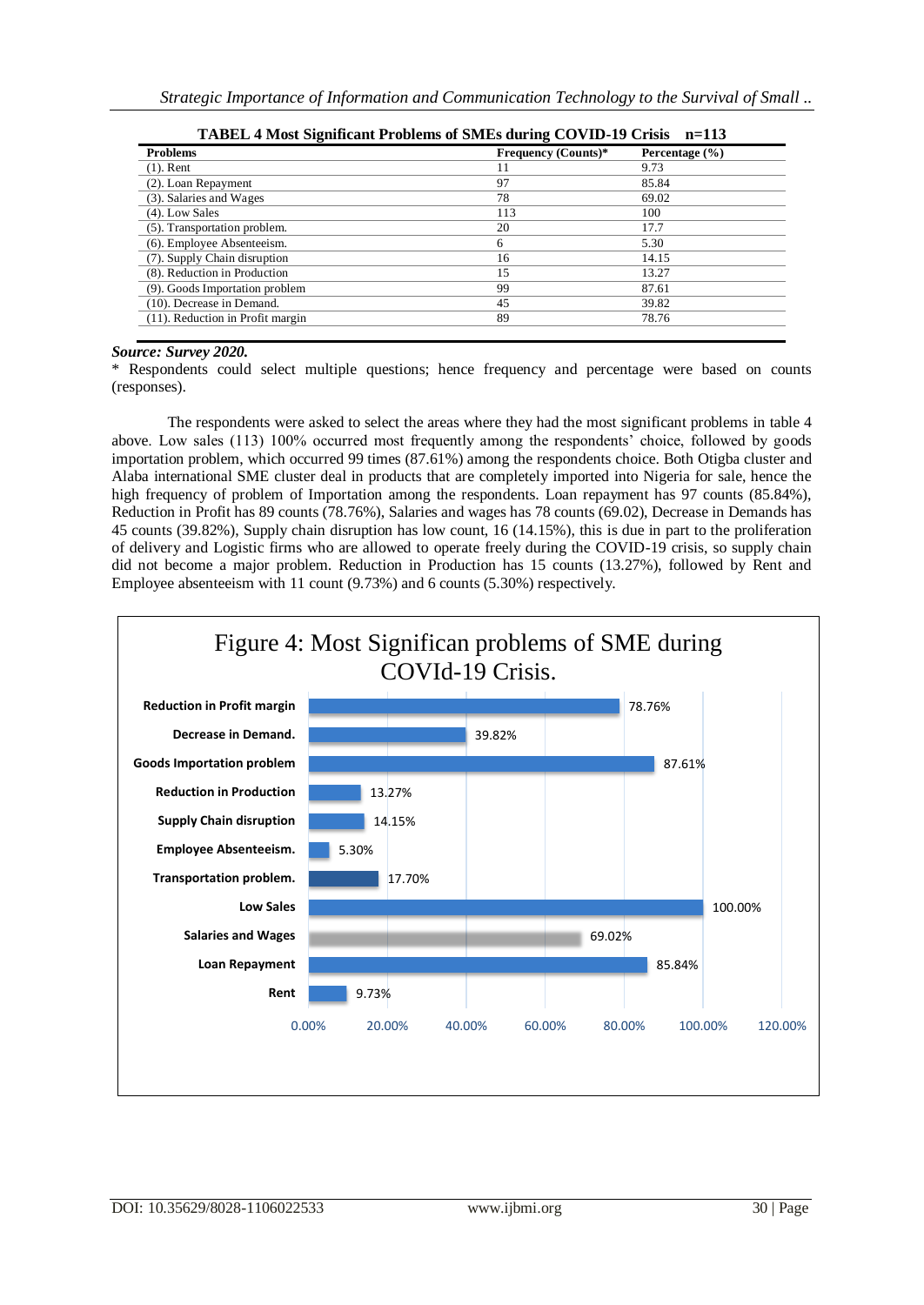| <b>ICT Tools</b>                 | Frequency* | Percentage $(\%)^*$ |
|----------------------------------|------------|---------------------|
| Internet                         | 113        | 100                 |
| Telephony (Mobile)               | 113        | 100                 |
| Video Conferencing               | 23         | 20.35               |
| Web Portals                      | 32         | 28.32               |
| Computer                         | 85         | 75.22               |
| E-Mail                           | 23         | 20.35               |
| <b>Electronic Payment Device</b> | 45         | 39.82               |
| Radio                            | 15         | 13.27               |
| Television                       | 4          | 3.54                |

| TABEL 5. Types of ICT mostly Tools used by SMEs during the Covid-19 Crisis. |  |  |  |  |  |
|-----------------------------------------------------------------------------|--|--|--|--|--|
|                                                                             |  |  |  |  |  |

## *Source: Survey 2020.*

\* Respondents could select multiple questions; hence frequency and percentage were based on counts (responses).

In table 5 above, the respondents were asked to select the type(s) of ICT tools mostly used during the COVID-19 crisis. Internet and Mobile phone (113) 100% occurred among all the respondents' choice. This mean, during the COVID-19 crisis, all the SMEs resulted the use of internet for various online activities to maintain their presence and or sales. This is followed by the use of computer (85)72.22%. Electronic payment device (45) 39.82%. Web Portals (32)28.32%. Video conferencing (23) 20.35%. E-mail (23) 20.35%. Radio (15)13.27% and TV (4)3.54%.

**TABLE 6. Transaction/Activities ICTs are used for by SME during COVID-19 n=113**

| <b>Transaction/Activities</b>                      | Frequency* | Percentage $(\%)^*$ |
|----------------------------------------------------|------------|---------------------|
| Digital Marketing                                  |            | 4.2                 |
| Social Media Advertising and Networking            | 103        | 91.15               |
| <b>Online Product Sourcing</b>                     | 94         | 83.19               |
| To keep up with Competitors                        | 89         | 78.76               |
| Communicate with Customer and Suppliers            | 98         | 86.72               |
| To Access Government SME Intervention Fund.        | 58         | 51.33               |
| Online Banking                                     | 65         | 57.52               |
| Advertising and Selling on Online Merchants Sites. | 108        | 95.58               |

## *Source: Field Survey 2020.*

\* Respondents could select multiple questions; hence frequency and percentage were based on counts (responses).

The respondents in table 6, were asked to select the activities ICT tools were mostly used for during the COVID-19 era. Advertising and selling on online merchant sites (95.58%), occurred most frequently among the respondents' choice, followed by social media Advertising and marketing (91.15%). Communicate with customers and suppliers (86.72%). Online products sourcing (83.19%). To keep up with competitors (78.76%). Online Banking (57.52%). To access government SME survival fund (51.33%). Digital Marketing (4.2%).

|     | TADLE 1. KUR ICT played in the but fival of binic during COVID-12                                                                                                                                                                                                                                                                                        |     |     | $1 - 11$ |     |
|-----|----------------------------------------------------------------------------------------------------------------------------------------------------------------------------------------------------------------------------------------------------------------------------------------------------------------------------------------------------------|-----|-----|----------|-----|
| S/N | <b>STATEMENT</b>                                                                                                                                                                                                                                                                                                                                         | SА  |     |          |     |
|     | Use of ICT helped you to survive poor sales during COVID-19 crisis by selling<br>through online merchants.                                                                                                                                                                                                                                               | 79% | 20% |          | 1%  |
|     | Social media Advertising helped the survival of your firm during COVID-19<br><i>crisis</i>                                                                                                                                                                                                                                                               | 90% | 10% |          |     |
|     | The use of the Internet as ICT tool contributed immensely to the survival of<br>your Business during the COVID-19 crisis                                                                                                                                                                                                                                 | 89% | 9%  |          | 2%  |
|     | ICT helped you maintain close relationship with customers, which helped<br>patronage during COVID-19 crisis                                                                                                                                                                                                                                              | 90% | 10% |          |     |
|     | ICT helped you access government intervention fund for your survival during<br>COVID-19 crisis.                                                                                                                                                                                                                                                          | 10% | 55% | 10%      | 25% |
|     | $\mathbf{r}$ , $\alpha$ , $\alpha$ , $\alpha$ , $\alpha$ , $\alpha$ , $\alpha$ , $\alpha$ , $\alpha$ , $\alpha$ , $\alpha$ , $\alpha$ , $\alpha$ , $\alpha$ , $\alpha$ , $\alpha$ , $\alpha$ , $\alpha$ , $\alpha$ , $\alpha$ , $\alpha$ , $\alpha$ , $\alpha$ , $\alpha$ , $\alpha$ , $\alpha$ , $\alpha$ , $\alpha$ , $\alpha$ , $\alpha$ , $\alpha$ , |     |     |          |     |

**TABLE 7. Role ICT played in the Survival of SME during COVID-19 n= 113**

*Source: Filed Survey 2020*

## **SA= Strongly Agree. A= Agree. D=Disagree. U=Undecided.**

Table 7 above, revealed that almost all the SMEs (99%) agreed that Use of ICT helped to survive poor sale during the COVID-19 by selling through Online Merchant sites. This explains 95% of SME use of internet as activities ICT tools are mostly used for during the Pandemic.

All the SME owners (100%) Agreed that social media advertising helped their firm survival during the COVID-19 pandemic. This agrees with the result of the Activities that SMEs mostly use ICT for, where social media advertising occurred most frequently among respondents' choice, second to Online advertising on merchant site.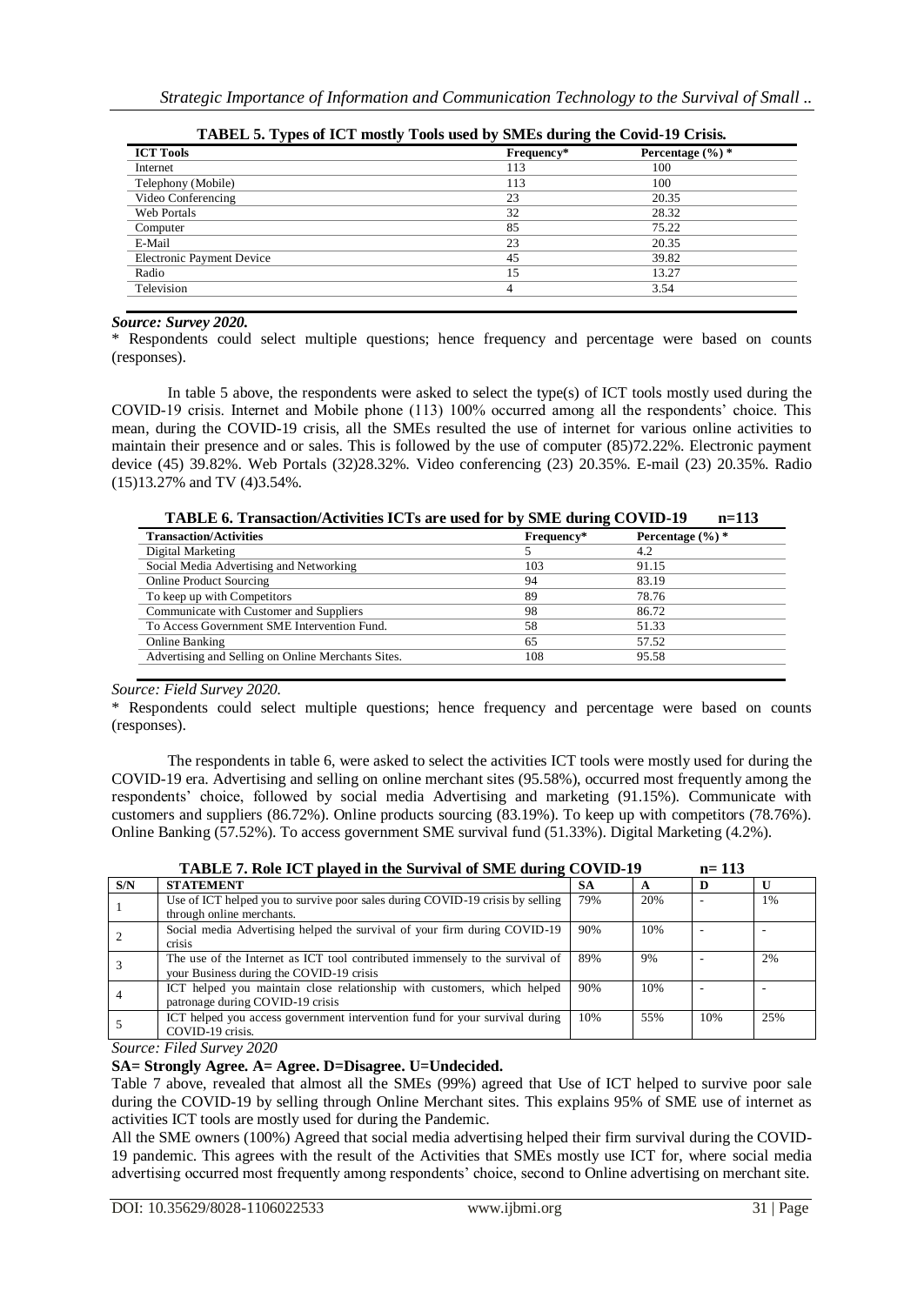98% of respondents agreed that the use of Internet as ICT tool contributed immensely to the survival of your Business during the COVID-19 crisis.

All the respondents (100%), agreed that ICT helped them maintain close relationship with customers, which helped patronage during COVID-19 crisis. However, only 65% agreed that ICT helped them access government intervention fund for your survival during COVID-19 crisis, 10% disagreed and 25% were undecided.

## **IV. SUMMARY/CONCLUSION**

One of the most prominent concerns about the COVID-19 Pandemic is the economic impact. The findings of this study reflect the most serious issues that SMEs faced during the COVID-19 pandemic crisis, the ICT tools that were most commonly used during that time, the activities or transactions that SMEs used those tools for, and how those tools contributed to the survival of these SMEs during the COVID-19 crisis. The population was split between three market areas in Lagos, which is noted for its high-level business profile.

Low sales as a result of the Pandemic were the most commonly mentioned issue among SMEs, indicating that COVID19 has had a generally negative impact on revenue. Importation of goods was the second most common issue among the SME owners polled. As the pandemic has slowed global trade, SMEs in Nigeria rely heavily on goods importation for customers or inputs, which has resulted in a significant decline in product availability.

Loan repayment, reduction in profits and Salaries/Wages were also significant problems faced by SMEs during the COVID-19 crisis. Loan repayments are usually monthly as such inability to meet monthly revenue target will definitely lead to inability to meet monthly repayment schedule. The outbreak of the Pandemic significantly disrupted sale and goods importation in Nigeria, hence Loan repayment became a major problem for SMEs, since their capital base are usually small or medium.

The survey found that in order for SMEs to survive, they had to accept and/or grow their usage of ICTs, which had become critical tools for their survival. ICT tools such as the internet, mobile phones/tablets, personal computers, and e-payment devices were heavily employed for the following tasks to boost their chances of survival and stay in business while keeping up with competitors:

 To advertise or sell on online merchant sites (such Jumia, Konga, jiji etc in Nigeria), due to cheap advert rate, wider reach and organized logistics system for delivery.

Advertising, marketing and networking on social medias (Facebook, Instagram, Twitter etc)

Communicate with customers and suppliers.

In conclusion, all the SMEs surveyed agreed that ICT played a significant role in their survival during the COVID-19 pandemic up till the time of this survey.

## V. **RECOMMENDATIONS**

Based on the findings, the following recommendations are proffered:

1. SMEs and their owners should foster a technology and innovation-friendly culture. SMEs should integrate ICT with their business strategy and look for ways to use it to gain a competitive advantage not just in times of crisis, but throughout their careers.

2. The government should work with internet service providers to provide internet packages and bundles tailored to SMEs. Because the internet was so important to SMEs' survival during the pandemic, internet packages that give them an advantage and are affordable will help them continue to advertise and sell on online platforms, engage in social media marketing and advertising, and engage in other activities that will increase sales volume as a key factor for SME growth and development.

3. Using ICT to access government intervention funds for SMEs was not high on the list of pandemicrelated activities. This demonstrates that SMEs are having difficulty accessing the government's small business assistance program. Government web portals should be completely functional and easily accessible to SMEs, and SMEs owners should be effectively informed utilizing multiple methods to contact them.

4. Mobile phones and communication device manufacturers or importers in Nigeria can design phones with software tailored for all SMEs' activities.

5. Using ICT to gain access to government intervention money for SMEs was not among the pandemicrelated activities that were prioritized. This shows that SMEs are having trouble using the government's small